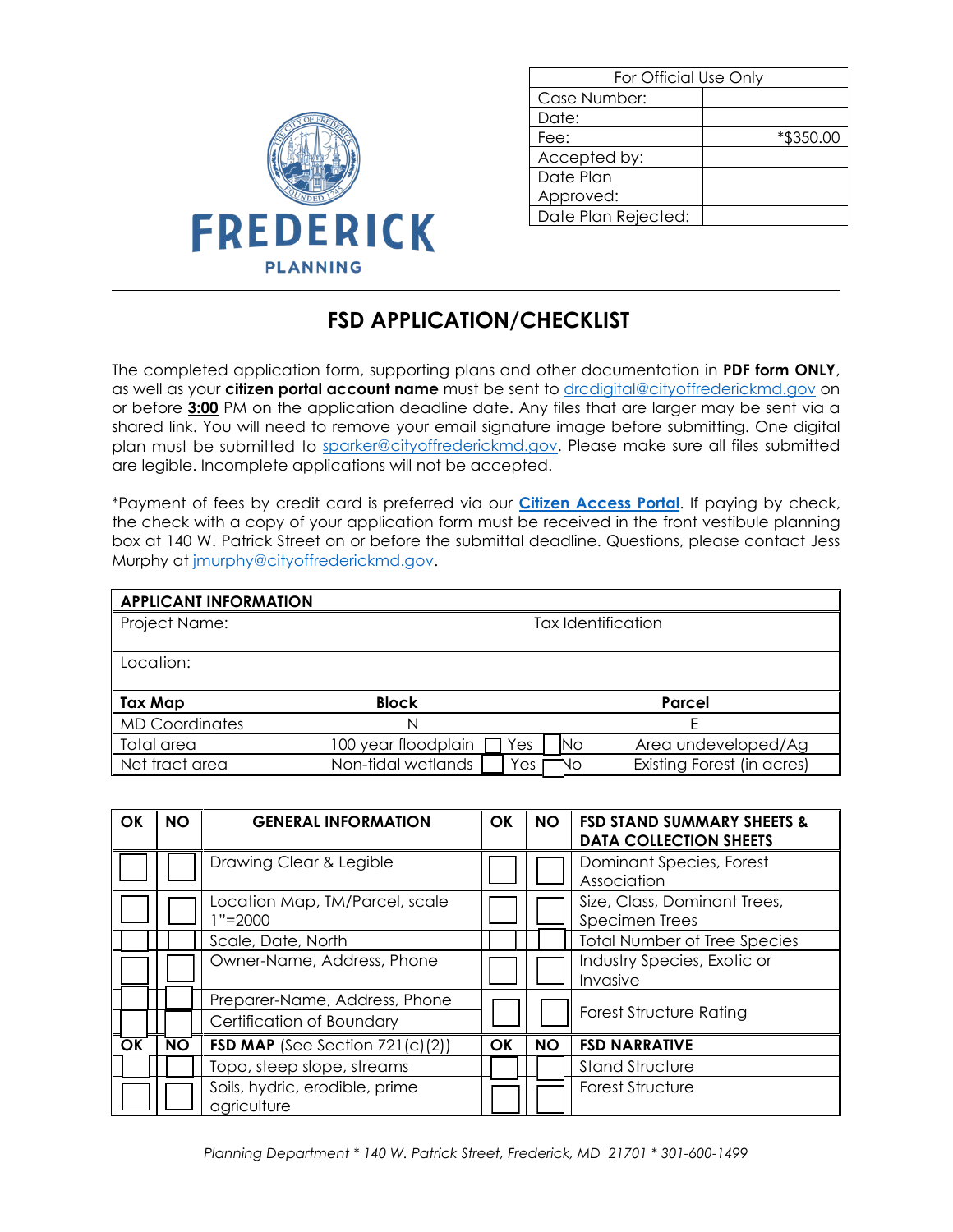|  | Floodplain, wetland, stream<br>buffers                                                               |  | <b>Retention Potential</b>                                              |
|--|------------------------------------------------------------------------------------------------------|--|-------------------------------------------------------------------------|
|  | Forest Stand Map-Current<br>forested/unforested species,<br>location, seize, dominant/co<br>dominant |  | Address environmental features:<br>(floodplain, hydric soils, wetlands, |
|  | Adjacent use, cultural, historic                                                                     |  | buffers, habitat, slopes, steep<br>erodible soil, cultural features,    |
|  | Tree lines extending off site                                                                        |  | historic sites adjacent use).                                           |
|  | Critical habitat (Requires letter<br>from State)                                                     |  |                                                                         |

*\*The Fee Structure for the Forest Stand Delineation may be found on the Development Review Web page. A combined FSD/FCP must be submitted 30 days before the Development Review Conference date that the project will be scheduled.* 

| <b>COMMENTS:</b> |  |
|------------------|--|
|                  |  |
|                  |  |
|                  |  |
|                  |  |

All correspondence will be sent to the applicant. If the owner also wishes to receive a copy, please check box:  $\Box$ 

| <b>Project Name:</b> |        |
|----------------------|--------|
| Owner/Developer*     |        |
| Name:                |        |
| <b>Address:</b>      |        |
| Phone:               | email: |

I am the owner or authorized agent for the owner(s) of the property for which this Forest Stand Delineation and/or Forest Conservation Plan has been submitted for review and approval to the appropriate approving authority of the City of Frederick. I hereby grant permission to the City of Frederick Planning Director and/or City Engineer and/or their authorized representative to come upon my property during normal business hours for the purpose of verifying that the material on the Forest Stand Delineation and/or Forest Conservation Plan is accurate and complete.

Signed \_\_\_\_\_\_\_\_\_\_\_\_\_\_\_\_\_\_\_\_\_\_\_\_\_\_\_\_\_\_\_\_\_\_\_\_\_\_

Date:  $\Box$ 

*If not owner, attach "Agent Authorization" letter*.

## **FSD/FCP Prepared By:**

| Name:    |        |
|----------|--------|
| Address: |        |
| Phone:   | email: |
|          |        |